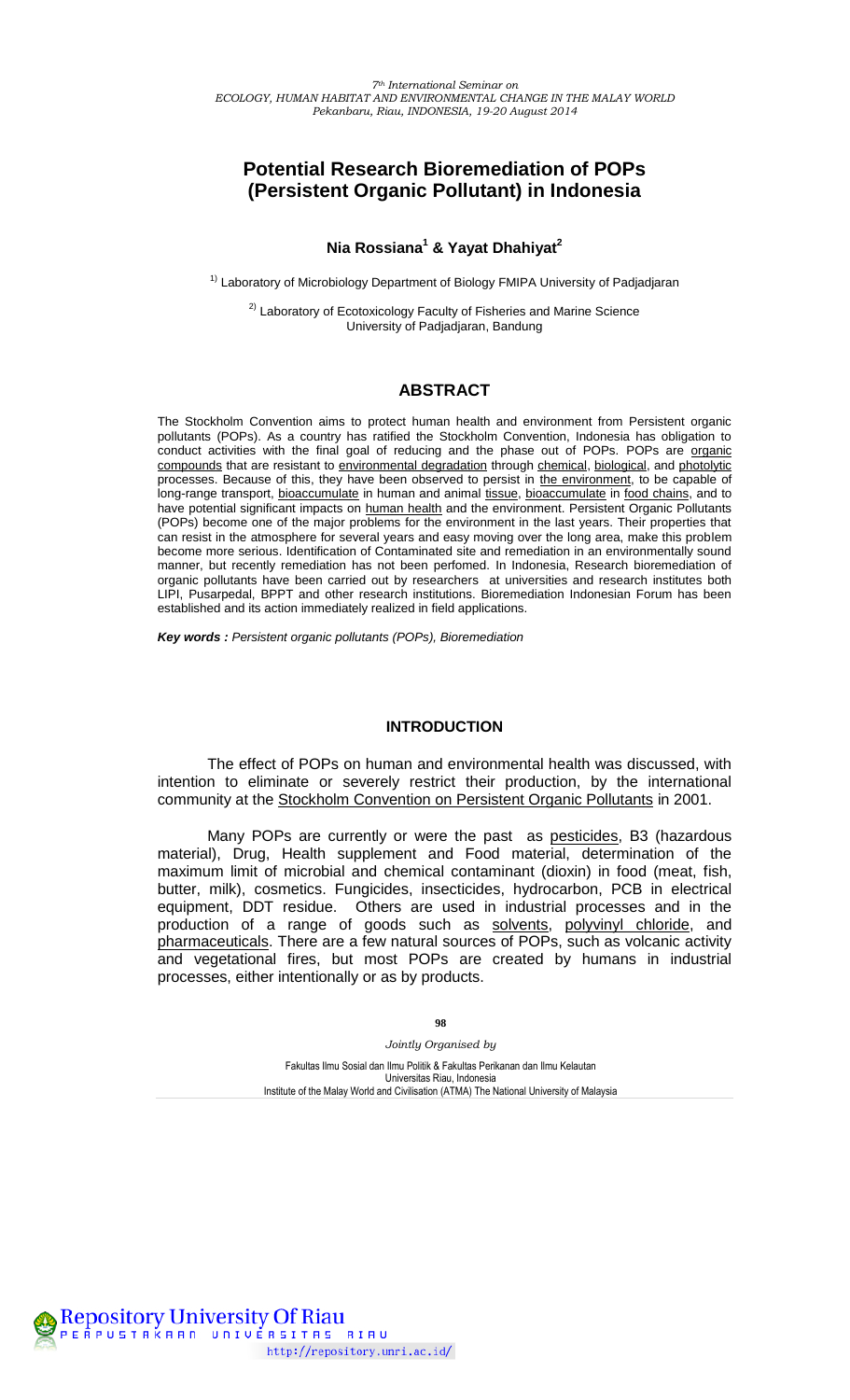Public concern about contamination by POPs exists, due to the multitude of evidence showing the negative effects of POPs on human health and the environment. Several compounds have been identified as [hormone disruptors](http://en.wikipedia.org/wiki/Endocrine_disruptors) which can alter normal function of [endocrine](http://en.wikipedia.org/wiki/Endocrine_system) and [reproductive systems](http://en.wikipedia.org/wiki/Reproductive_system) in humans and wildlife. [Cardiovascular disease,](http://en.wikipedia.org/wiki/Cardiovascular_disease) [cancer,](http://en.wikipedia.org/wiki/Cancer) [obesity,](http://en.wikipedia.org/wiki/Obesity) and [diabetes](http://en.wikipedia.org/wiki/Diabetes) have also been linked to POPs. Exposure to POPs during [pregnancy](http://en.wikipedia.org/wiki/Pregnancy) has been linked to developmental defects in the resulting offspring. There are many risks and effects of having these chemicals in our environment and none of them are a benefit to the [Earth.](http://en.wikipedia.org/wiki/Earth) After these pollutants are put into the environment, they are able to stay in the system for decades causing problems such as [cancer,](http://en.wikipedia.org/wiki/Cancer) [birth defects,](http://en.wikipedia.org/wiki/Congenital_disorder) [learning disabilities,](http://en.wikipedia.org/wiki/Learning_disabilities) [immunological,](http://en.wikipedia.org/wiki/Immune_disorder) [behavioral,](http://en.wikipedia.org/wiki/Emotional_and_behavioral_disorders) [neurological](http://en.wikipedia.org/wiki/Neurological_disorder) and [reproductive](http://en.wikipedia.org/wiki/Reproductive_system_disease) disorders in humans and animals.

All the countries such as America, Japan and Europe have long been aware of the dangers of POPs on human health and the environment. Concern was marked by the implementation of the agreement on POPs in the Stockholm Convention in May 2001, which Indonesia also took part in the convention. The Convention aims to protect human health and the environment from persistent organic pollution (Noor et al, 2008).

Persistent Organic Pollutants (POPs) are organic compounds that can last a relatively long time in the environment because of the difficulty of these compounds are degraded through chemical processes, biological, and photolysis. These compounds are poorly soluble in water but soluble in fat tend. Because of this nature, POPs tend to be accumulative and is always found in the environment. In addition, these compounds also are semi-volatiles that may be present in the vapor phase or adsorbed on the dust particles, so that POPs can travel long distances in the air before being deposited on the earth (Nahas, 2008)

In 2001, the United Nations Environment Pragramme (UNEP) through a convention which was held in Stockholm, Sweden, gave birth to an agreement on the control of POPs emissions that are harmful to living things and the environment. Initially there were 12 chemicals classified as POPs by its nature resistant in the environment, bioaccumulate in living organisms, and has a high toxicity. Of the 12 compounds, nine of which are contained in the pesticide compounds, namely Aldrin, chlordane, DDT, dieldrin, Endrin, heptachlor, hexachlorobenzene, Mirex, and toxaphene. the compound is the result of the chemical industry, namely polychlorinated biphenyls (PCBs), while the two compounds, namely polychlorinated on benzo-p-dioxins and Dibenzofurans polychlorinated is a byproduct of the chemical industry (Nahas, 2008).

#### **Monitoring on POPs and PFOS by PUSARPEDAL of Environment Ministry**

Monitoring on environment as the impact of organ chlorine pesticides, Persistent Organic Pollutants (POPs) and Polychlorinated Bhiphenyls (PCBs) had been on April to October on 2007. Sampling points take from seven cities for OCs and Pos, One City for PCBs in Indonesia. The location are agriculture, river and

> *Jointly Organised by*  Fakultas Ilmu Sosial dan Ilmu Politik & Fakultas Perikanan dan Ilmu Kelautan Universitas Riau, Indonesia Institute of the Malay World and Civilisation (ATMA) The National University of Malaysia

**99** 

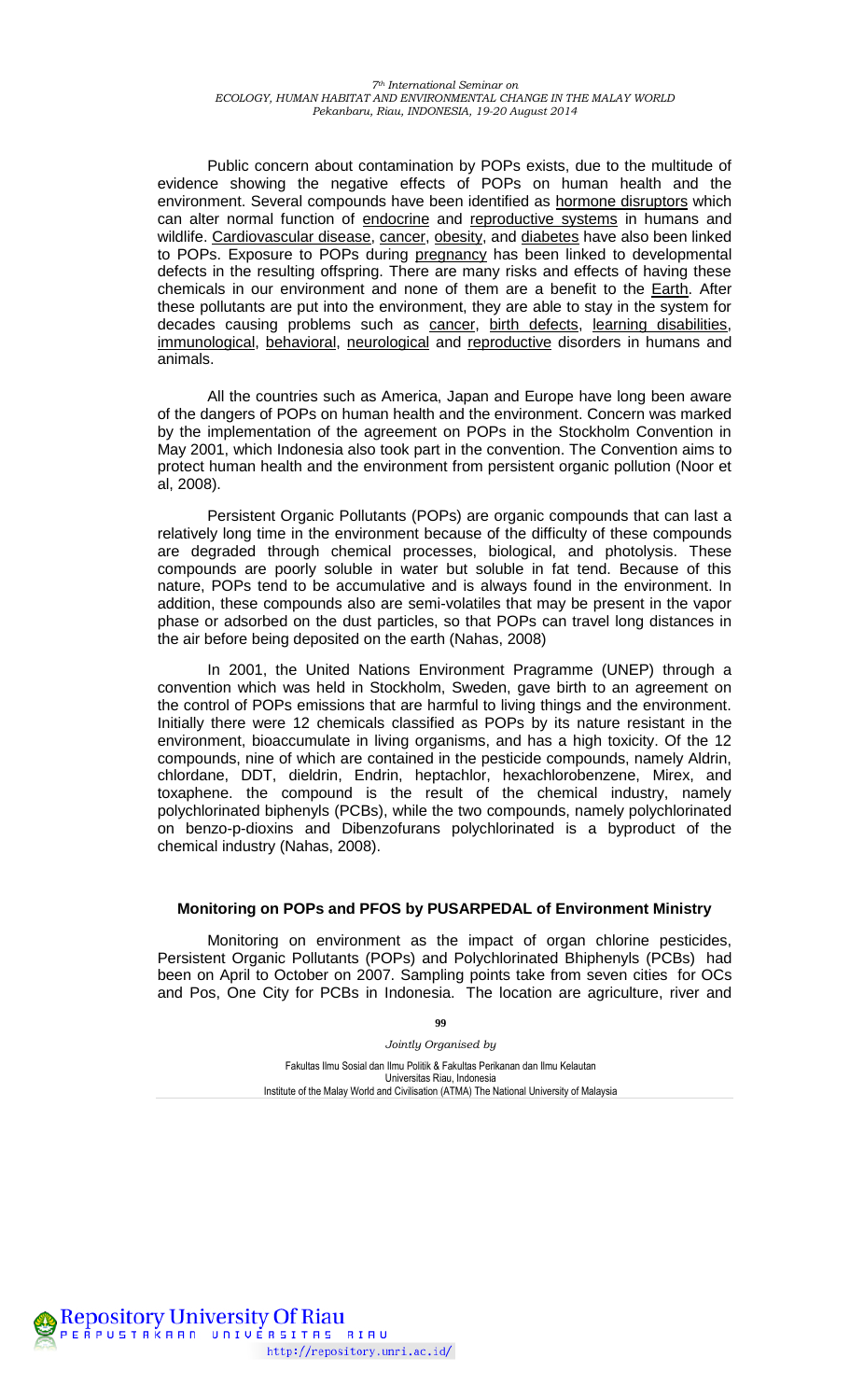farm area in Medan ( North Sumatera), Lampung, Cianjur, Karawang, Brebes (central Java), Dieng (Central Java) and Batu (East Java). For PCBs the sample was taken from Workshop for collect the old transformer and workshop for collected and reuse the waste oli in Semarang. The sample are water, soil and sediment. The POPs as the target are Aldrin, Heptaklor epoksid, cis-Klordan, trans-Klordan, p,p'-DDE, Dieldrin, Endrin, p,p'-DDD, o,p'-DDT, p,p'-DDT and Polychlorinated Bhiphenyls (PCBs) . Even thought, organ chlorine pesticides as α-HCH, β-HCH, BHC,γ-HCH, δ-HCH, Heptaklor and Metoksiklor were determination also. The purpose from this monitoring to identify of Pops and organochlorine pesticides in water, soil and sediment. The target compounds were extracted by organic solvent and clean-up, analysis by GCMS QP 2010.

The result from analysis data show that POPs Still detect. It had DDT and the derivate such as pp-DDT, op-DDT ,DDD and DDE. The level concentration for that compound about 0.037 ng/ml ( ppb) to 35.5 ng/ml (ppb) for water sample,and the highest level in soil and river sediment in level 97.1 ng/g (ppb)...

### **U.S. Patent Bioremediation of POPs**

Actually research of Bioremediation of persistent organic pollutants using microorganism have been done and have Patent application number: 20140042087 by Inventors: [Kevin O'Driscoll](http://www.faqs.org/patents/inventor/odriscoll-6/) (Princeton, NJ, US) Raymond Sambrotto Title research is Bioremediation of persistent organic pollutant using thermophilic bacteria. The present application relates to a method of degrading organic contaminants in contaminated soil, sediment or wastewater, the method being carried out by treating the contaminated soil, sediment or wastewater with [thermophilic bacterium](http://www.faqs.org/knowledge/Thermophile.html) capable of degrading the organic contaminants.

### **POTENTIAL RESEARCH**

In Indonesia, the potential for bioremediation studies have been carried out by a lecturer /researchers in collaboration with undergraduate and postgraduate students in different universities, although in a laboratory scale. Microbiology Laboratory of the Research Indonesian Institute of Sciences (LIPI), Pusarpedal, BPPT and other research institutions. In cooperation with the Ministry of Environment and the Ministry who is concerned to minimize degrade POPs and PFOS with both in situ and ex situ is a shared responsibility in the framework program pollution management.

The presence of POPs in nature, whether contained in the land, waters, and atmosphere, has become the attention of researchers. it is associated with POPs properties that can survive long in the environment and also a high level of toxicity, so that the presence of POPs into a thorny problem, both for the environment and living things. Research conducted Simonich and Hites (1995) on more than 200 samples collected bark from 90 locations around the world indicate that relatively

**100** 

*Jointly Organised by*  Fakultas Ilmu Sosial dan Ilmu Politik & Fakultas Perikanan dan Ilmu Kelautan Universitas Riau, Indonesia Institute of the Malay World and Civilisation (ATMA) The National University of Malaysia

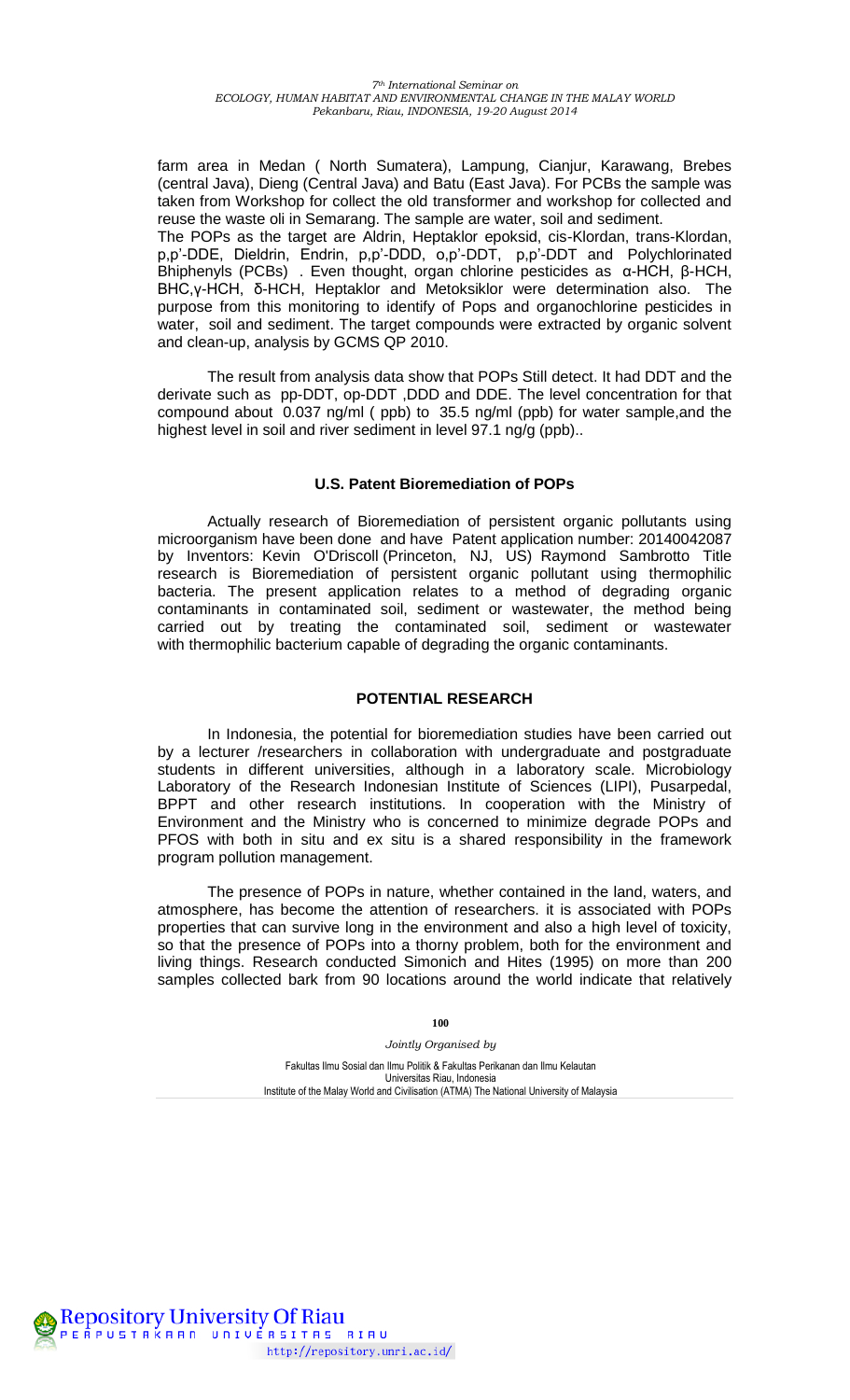high concentrations of POPs in almost all types of sampling locations, both in industrialized countries and in developing countries. In fact, although some compounds such as DDT and ˠ-HCH has been banned in many countries, but the measured concentration is still quite significant. meanwhile, POPs threat to living beings is the nature bioaccumulation in fatty tissues so that the concentration of these compounds can be increased through the process of the food chain. Our results of Lee et al. (2006) showed a close relationship between high concentrations of POPs in people with diabetes.

In addition to its toxicity, POPs also be a danger to the environment because of its ability to travel long distances. this is because POPs are semi-volatile so easily carried by the flow of air masses. Coupled with resistance in the environment so that POPs can be detected in almost all the places on earth. Fate and Transport Ocean Model (FANTOM) demonstrates that there are four ways POPs can place, namely (Nahas, 2008):

- 1 Transfer through ocean currents. In the sea water, POPs are transported by turbulent diffusion and advection processes.
- 2. Air-sea exchange can occur through three mechanisms: reversible gas exchange, dry particle deposition, and wet deposition.
- 3. Distribution phase. POPs either dissolved or incorporated in the particles of water, ocean currents will follow. Gravity and gravity will make these compounds in the bottom sediments terndap. Spread back POPs may occur due to disturbance of sediment layers by biological activation or erosion processes.
- 4. Degradation of sea level.

**Repository University Of Riau** 

PEÂPUSTAKAAN UNIVERSITAS RIAU

http://repository.unri.ac.id/

Of the few studies on the impact of chemical residues and POPs for living things found indications of danger that can threaten human health and the environment. Threat to humans, among others, the disruption of the reproductive system (infertility), decreased immunity in infants and children, physical and mental abnormalities, lead to cancer, interference with the function of organs such as the liver, lungs, kidneys, thyroid, hormone system endocrine, and reproductive organs. POPs contamination in ingkungan cause the extinction of certain species, decline in bird populations and so on.

### **2 PFOS**

PFOS (perfluorooctane Sulfonate) is an organic pollutants scattered everywhere. PFOS largely ignored over the years due to the fact that substances that accumulate in tissue proteins than lipids like most POPs. Nevertheless, PFOS is still accumulating in the Arctic area. a study on the presence of PFOS in the liver of animals Artic mengunkapkan PFOS levels increased in almost all species studied (Alexander et al, 2008).

**101** 

*Jointly Organised by*  Fakultas Ilmu Sosial dan Ilmu Politik & Fakultas Perikanan dan Ilmu Kelautan Universitas Riau, Indonesia

Institute of the Malay World and Civilisation (ATMA) The National University of Malaysia